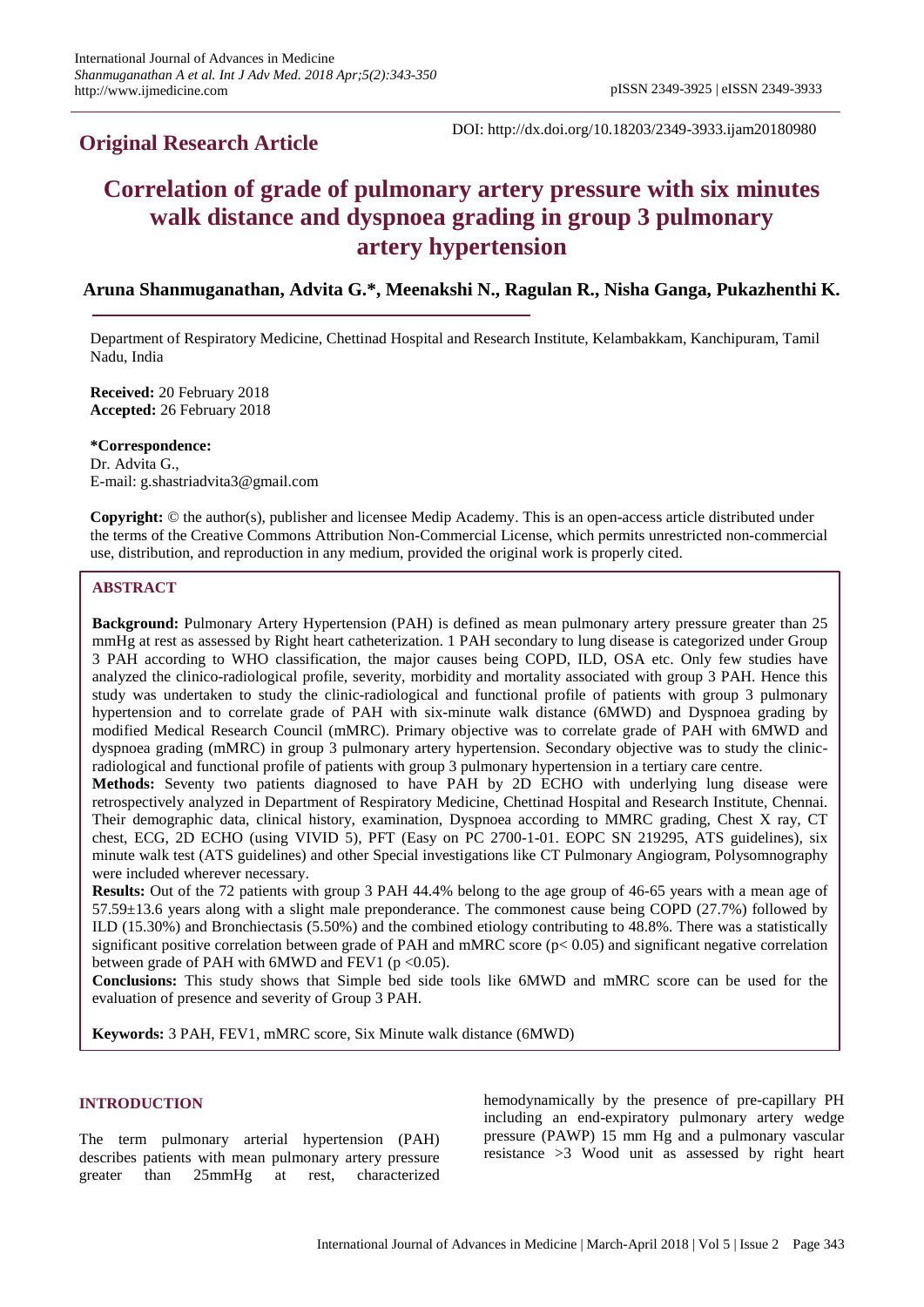catheterization.<sup>1</sup> According to the WHO, PAH is classified into 5 groups.<sup>2</sup>

Group 1: Pulmonary arterial hypertension

- Idiopathic PAH, heritable PAH, Drug and toxin induced, other associated conditions
- Pulmonary veno occlusive disease and/or pulmonary capillary hemangiomatosis
- Persistent pulmonary hypertension of new born (PPHN).

Group 2: pulmonary hypertension due to left heart disease.

Group 3: pulmonary hypertension due to lung disease and/or hypoxia.

Group 4: chronic thromoembolic pulmonary hypertension and other pulmonary artery obstructions.

Group 5: pulmonary hypertension with unclear and /or multifactorial mechanisms.

The lung conditions included under group 3 PAH are as follows.<sup>3</sup>

- Chronic obstructive lung disease.
- Interstitial lung disease.
- Other pulmonary diseases with mixed restrictive and obstructive pattern.
- Sleep disordered breathing.
- Alveolar hypoventilation disorders.
- Chronic exposure to high altitudes.

The prevalence of PAH in chronic lung diseases depends on the type and severity of underlying lung disease. About 10-30% of patients with moderate to severe COPD have mild to moderate PAH and less than 5% have severe PAH.<sup>4</sup> ILD has a higher prevalence of PAH (30-40%) which is mild to moderate due to parenchymal and vascular remodelling.<sup>5</sup> PAH was found in 12-34% of patients diagnosed with obstructive sleep apnea.<sup>6</sup>

Pulmonary hypertension in chronic lung diseases is considered to be multifactorial and is due to loss of peripheral pulmonary vessels, chronic or recurrent hypoxia and altered expression of vascular and inflammatory mediators. Therefore, treating the underlying lung condition is the primary objective.<sup>7</sup>

Exertional dyspnoea is the main presenting symptom in patients with PAH in the early stages and it often predisposes to exercise intolerance.<sup>6</sup> It is considered as a hallmark in diagnosing patients with PAH which is attributed to pulmonary vascular abnormalities.

6MWD is simple, bed side repeatable standardized test, which evaluates the exercise tolerance in patients with group-3 PAH. It is a good prognostic marker that helps in measuring the symptomatic improvement and also in assessing the progression of the disease as well as response to treatment.<sup>8</sup>

The lung function and severity of PAH depends on underlying lung disease. In patients with airway obstruction and restriction associated with PAH the lung function may further decline.<sup>9</sup> However according to certain studies there is a poor correlation between lung function and PAH and hence it cannot be used to assess the presence and severity of PAH.<sup>10</sup>

Studies on clinico, radiological and functional profile of patients with Group 3 PAH are limited. Hence this study is being done to correlate grade of PAH with 6MWD and dyspnoea grading (mMRC) in group 3 pulmonary artery hypertension and also to study the clinic-radiological and functional profile of patients with group 3 pulmonary hypertension in a tertiary care centre.

## **METHODS**

#### *Study design*

Retrospective observational study

#### *Study period*

July 2014 to November 2016

#### *Study settings*

Department of Respiratory Medicine, Chettinad Hospital and Research institute

## *Study population*

Patients with pulmonary artery hypertension secondary to lung diseases diagnosed by 2D echo

## *Inclusion criteria*

Adult patients aged from 18-80 years with chronic lung disease diagnosed with pulmonary hypertension by 2D ECHO.

#### *Exclusion criteria*

- Other groups of PAH.
- Patients with active PTB, Hemoptysis.
- Patients with unstable cardiac status.
- Pregnancy.

## *Methodology*

The demographic data, clinical history, examination, Dyspnoea according to mMRC grading was recorded.

MMRC 0: Dyspnoeic on strenuous exercise. MMRC 1: Dyspnoeic on walking a slight hill. MMRC 2: Dyspnoeic on walking level ground; must stop occasionally due to breathlessness.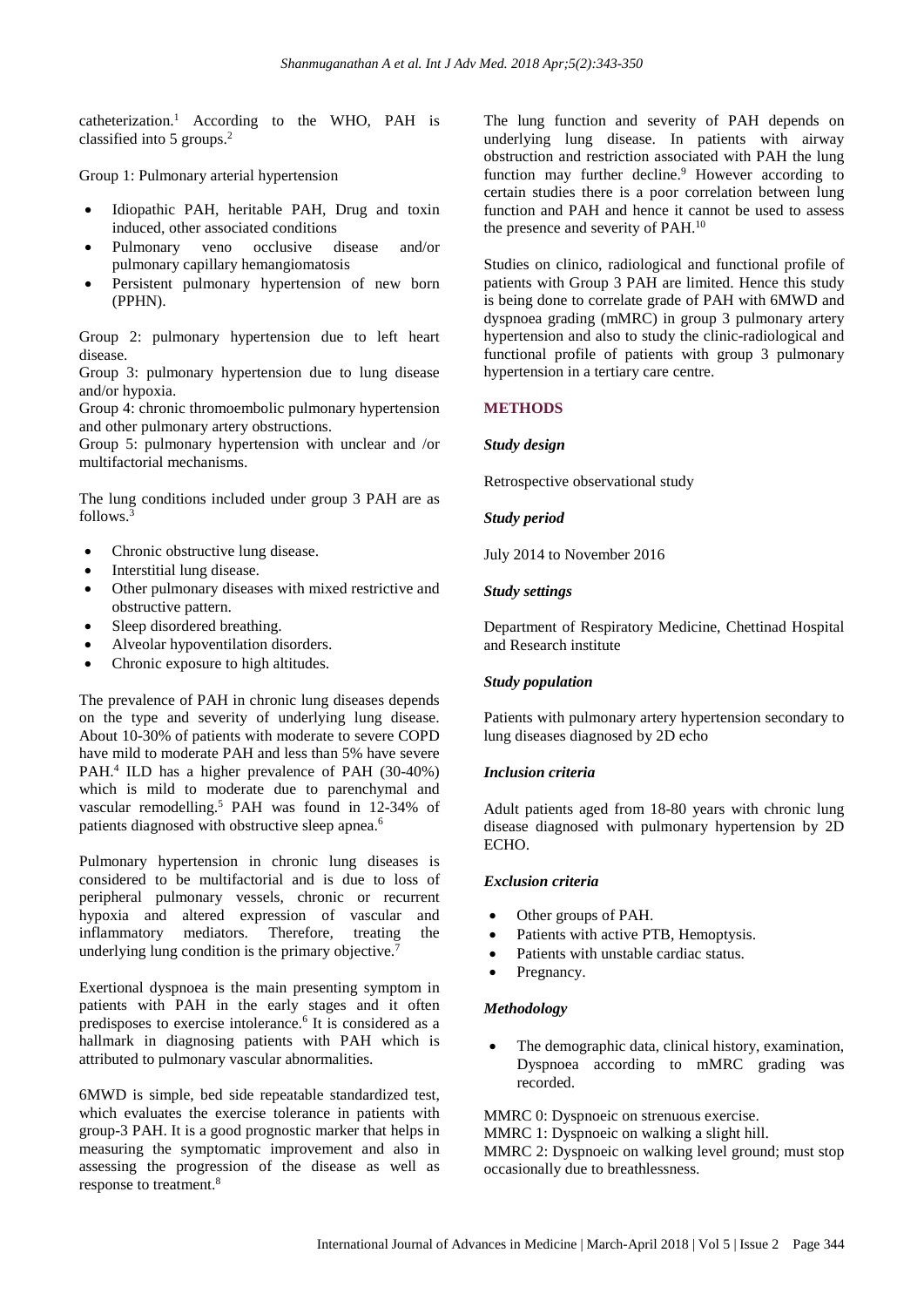MMRC 3: Must stop for breathlessness after walking 100 yards or after a few minutes.

MMRC 4: Cannot leave house; breathlessness on dressing/undressing.

- Chest X ray, CT chest, ECG, 2D ECHO, PFT (ATS guidelines) using Easy on PC 2700-1-01. EOPC SN 219295, six minute walk test (ATS guidelines) and other special investigations like CT pulmonary angiogram, polysomnography were done wherever necessary.
- 2D ECHO was done using VIVID S5 and mean pulmonary artery pressure (mPAP) was calculated using the following formula mPAP =  $0.61 \times SPAP$  $+$  2 mmHg.  $^{\rm 11}$

Where  $SPAP =$  systolic pulmonary artery pressure

Grading of mPAP according to ESC/ERS guidelines.<sup>12</sup>

Mild  $PAH = 25-40$  mmHg Moderate  $PAH = 41-55$  mmHg Severe  $PAH = > 55$  mmHg

#### *Statistical method*

The data was entered in Microsoft excel worksheet. descriptive data was analyzed using proportions. analysis of variance (ANOVA) was used to study correlation between factors and outcome, Regression equation was obtained using SPSS version 24 and Open Epi Info software.

#### **RESULTS**

Table 1 shows age and gender distribution of patients with group 3 PAH. There was a male preponderance. Majority of the patients belonged to the age group of 45- 65 years with mean age of 57.59+13.6 years.

#### **Table 1: Age and gender distribution of patients with group 3 PAH (n=72).**

| <b>Age groups (years)</b> | <b>Male</b> | <b>Female</b> | <b>Total</b> |
|---------------------------|-------------|---------------|--------------|
| $25 - 45$                 | 10          |               | 17           |
| $45 - 65$                 | 19          | 13            | 32           |
| > 65                      | 12          | 11            | 23           |
| Total                     | 41          | 31            | 77           |

#### **Table 2: Distribution of mMRC grade among patients with group 3 PAH (n= 72).**

| Dyspnoea grade | <b>Number</b> | <b>Percentage</b> |
|----------------|---------------|-------------------|
|                |               | 1.8               |
|                | 10            | 13.8              |
| 2              | 28            | 38.8              |
| 3              | 19            | 26.3              |
|                | 14            | 19.3              |
| Total          | 72            | 100               |

Table 2 65.1% of the patients had dyspnoea of mMRC grade 2 and mMRC grade 3, 19.4% had mMRC grade 4 and 13.8% had mMRC grade 1.

Table 3 shows the commonest cause was COPD (27.7%) followed by ILD (15.3%), bronchiectasis (5.50%), bronchial asthma (2.70%), OSA (1.38%).

## **Table 3: Distribution of underlying chronic lung disease among patients with group 3 PAH (n = 72).**

| <b>Diagnosis</b>      | <b>Number</b> | Percentage |
|-----------------------|---------------|------------|
| <b>COPD</b>           | 20            | 27.7       |
| <b>Bronchiectasis</b> |               | 5.5        |
| IL D                  | 11            | 15.3       |
| <b>OSA</b>            |               | 1.38       |
| Bronchial asthma      |               | 27         |

Table 4 shows 16.6% of patients with group 3 PAH had two or more underlying lung diseases in the form of post PTB OAD, bronchiectasis followed by 12.5% of patients with ILD, bronchiectasis and post PTB OAD, 8.4% had OAD, OSA, 2.7% had bronchiectasis, OSA, OAD, 2.7% had bronchiectasis, ILD, 2.7% had bronchiectasis and OAD.

#### **Table 4: Distribution of two or more underlying chronic lung disease among patients with group 3 PAH (n=72).**

| <b>Diagnosis</b>                   | <b>Number</b>               | $\frac{6}{10}$ |
|------------------------------------|-----------------------------|----------------|
| Post PTB OAD, bronchiectasis       | 12                          | 16.66          |
| ILD, bronchiectasis, OAD           |                             | 1.8            |
| ILD, bronchiectasis, post PTB, OAD | 9                           | 12.5           |
| OAD, OSA                           | 6                           | 8.4            |
| Bronchiectasis, OSA, OAD           | $\mathcal{D}_{\mathcal{L}}$ | 2.7            |
| Bronchiectasis, ILD                | っ                           | 2.7            |
| Bronchiectasis, OAD                |                             | 2.7            |

## **Table 5: Distribution of X-ray findings among patients with group 3 PAH (n=72).**

| X-ray findings                                        | <b>Number</b> | $\frac{0}{0}$ |
|-------------------------------------------------------|---------------|---------------|
| <b>Normal</b>                                         | $\mathcal{L}$ | 2.8           |
| B/L hyperinflation                                    | 24            | 33.4          |
| Reticulo- nodularity                                  | 15            | 20.8          |
| Cystic changes                                        | 17            | 23.6          |
| Nonhomogenous opacities                               | 7             | 9.7           |
| CP angle obliteration                                 | 1             | 1.4           |
| B/L linear fibrotic strands                           | 4             | 5.5           |
| B/L hyperinflation and reticulo-<br>nodularity        | 1             | 1.4           |
| B/L hyperinflation and B/L<br>linear fibrotic strands |               | 14            |

Table 5 shows 33.4% of the patients had B/L hyperinflated lung fields on chest  $\bar{X}$ -ray followed by cystic changes in 23.6% of the cases, 20.8% had reticulonodularity, 9.7% had non-homogenous opacities, 5.5% had bilateral linear fibrotic strands, 2.8% had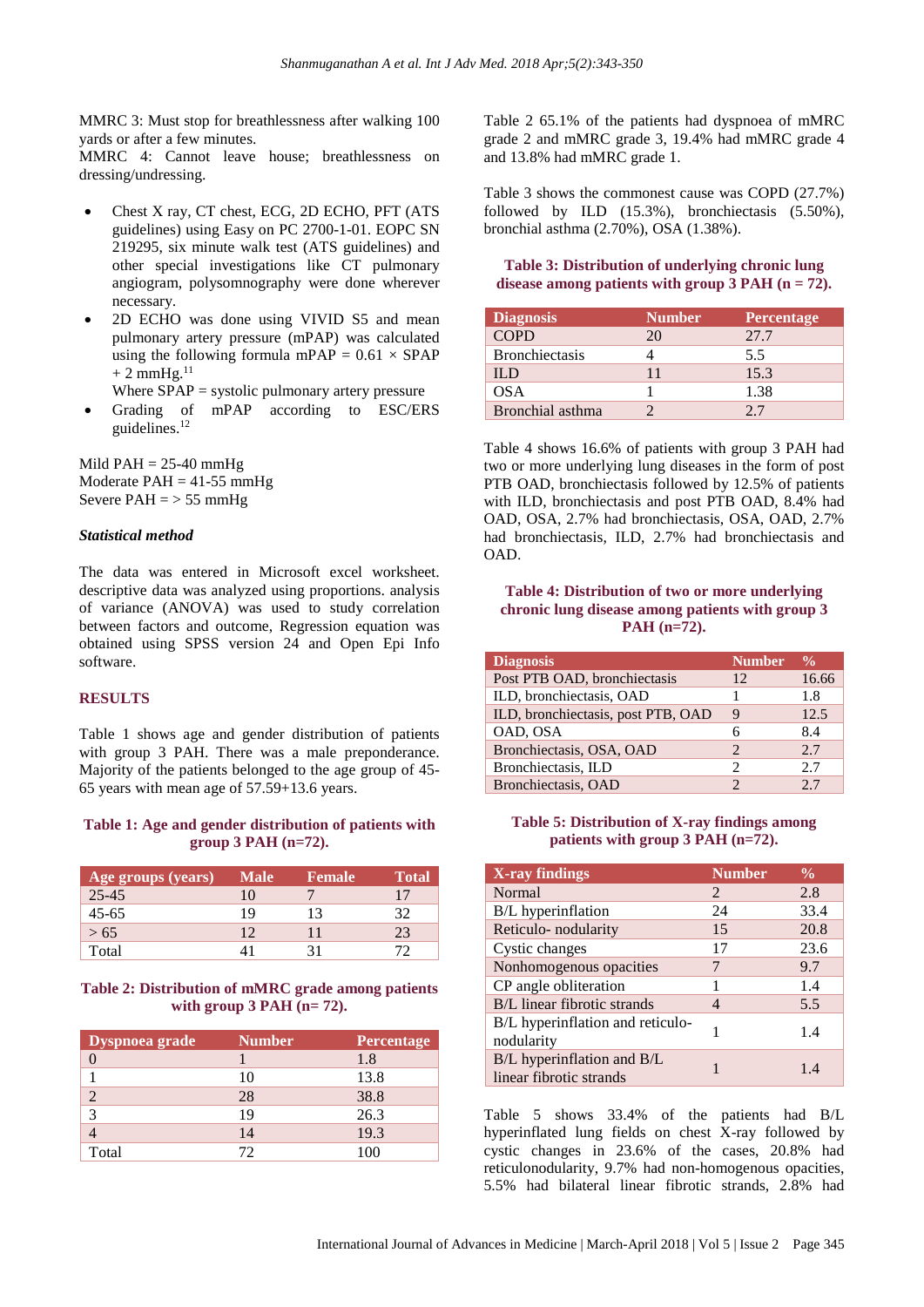normal x-ray while 1.45 had both B/L hyperinflation of lungs and reticulonodularity and 1.4% had both B/L hyperinflation of lungs B/L linear fibrotic strands.

Table 6 shows out of the 72 patients 68 patients had CT chest findings, 38.23% (26 patients) showed ectatic changes, followed by 14.70% (10 patients) with emphysema, 11.76% had dilated pulmonary artery, 11.6% had mosaic attenuation, 10.29% had honey combing, 5.88% had consolidation, 4.41% had fibrotic changes, 2.94% had B/L nodules on CT chest.

#### **Table 6: Distribution of CT scan findings among patients with group 3 PAH (n= 68).**

| <b>CT</b> chest findings      | <b>Number</b>               | $\frac{0}{0}$ |
|-------------------------------|-----------------------------|---------------|
| Dilated pulmonary artery (PA) | 8                           | 11.76         |
| Ectatic changes               | 26                          | 38.23         |
| Consolidation                 | 4                           | 5.88          |
| Mosaic attenuation            | 8                           | 11.76         |
| Emphysema                     | 10                          | 14.70         |
| Fibrotic changes              | 3                           | 4.41          |
| Honey combing                 | 7                           | 10.29         |
| <b>B/L</b> nodules            | $\mathcal{D}_{\mathcal{L}}$ | 2.94          |
| Total                         | 68                          | 100           |

Table 7 shows majority of the cases (51.4%) had mild grade of pulmonary artery hypertension followed by 25% with severe PAH and 23.6% with moderate PAH.

#### **Table 7: Distribution of study subjects as per the grades of pulmonary artery hypertension (PAH) among patients** with **group 3 PAH**  $(n = 72)$ .

| <b>PAH</b> grade | <b>Number</b> | <b>Percentage</b> |
|------------------|---------------|-------------------|
| Mild             | 37            | 51.4              |
| Moderate         |               | 23.6              |
| Severe           | 18            | 25                |

Table 8 shows distribution of grade of PAH in underlying lung diseases among patients with group 3 PAH. Mild PAH was seen in 21.62% of COPD patients. Moderate PAH in 35.29% of the cases. Severe PAH in 33.33% of COPD patients.

Table 9 shows mild PAH was seen in 24.32% of patients with post PTB OAD, bronchiectasis followed by 11.11% of severe PAH. 17.64% of patients with ILD, bronchiectasis, post PTB OAD had moderate PAH with 11.11% having severe PAH.2.7% of patients with ILD, bronchiectasis, OAD had mild PAH, 10.81% of patients with OAD, OSA had mild PAH and 11% had severe PAH.

## Table 8: Distribution of grade of PAH in underlying lung diseases among patients with group 3 PAH (n = 72).

|             | Mild | $\mathbf{v}_0$ | <b>Moderate</b> |        | <b>Severe</b> |        | <b>Total</b> |
|-------------|------|----------------|-----------------|--------|---------------|--------|--------------|
| <b>COPD</b> |      | 21.62%         |                 | 35.29% |               | 33.33% | 20           |
| <b>BXIS</b> |      | 8.1%           |                 | 5.88%  |               |        |              |
| <b>ILD</b>  |      | 5.4%           |                 | 17.64% |               | 33.33% |              |
| OSA         |      | 0%             |                 | 5.88%  |               |        |              |
| ΒA          |      | 2.70%          |                 | 5.88%  |               |        |              |

Table 9: Distribution of grade of PAH in two or more underlying chronic lung diseases among patients with group 3 PAH  $(n = 72)$ .

| <b>Diagnosis</b>                  | <b>Mild</b>    | $\frac{0}{0}$ | <b>Moderate</b> | $\frac{0}{2}$ | <b>Severe</b> | $\frac{0}{0}$ | <b>Total</b> |
|-----------------------------------|----------------|---------------|-----------------|---------------|---------------|---------------|--------------|
| Post PTB OAD, Bronchiectasis      |                | 24.32%        |                 | 5.88%         |               | 11.11%        | 12           |
| ILD, Bronchiectasis, Post PTB OAD | $\overline{4}$ | 10.81%        |                 | 17.64%        |               | 11.11%        |              |
| ILD, Bronchiectasis, OAD          |                | 2.70%         |                 |               |               |               |              |
| Bronchiectasis, ILD               |                | 2.70%         |                 | 5.88%         |               |               |              |
| Bronchiectasis, OAD               |                | 5.40%         |                 |               |               |               |              |
| OAD, OSA                          |                | 10.81%        |                 |               |               | 11.11%        |              |
| Bronchiectasis, OSA, OAD          |                | 5.40%         |                 |               |               |               |              |

Table 10 shows correlation between PAH and dyspnoea. It has been found that as the grade of dyspnoea increased, the mean pulmonary artery hypertension increased. This increase was uniform. This correlation between PAH and dyspnoea was found to be statistically significant. (p  $< 0.005$ ).

Table 11 shows correlation between PAH and 6 minute walk distance (6 MWD). It has been found that as the severity of pulmonary artery hypertension increased, the mean duration of 6 MWD decreased. This decrease was uniform.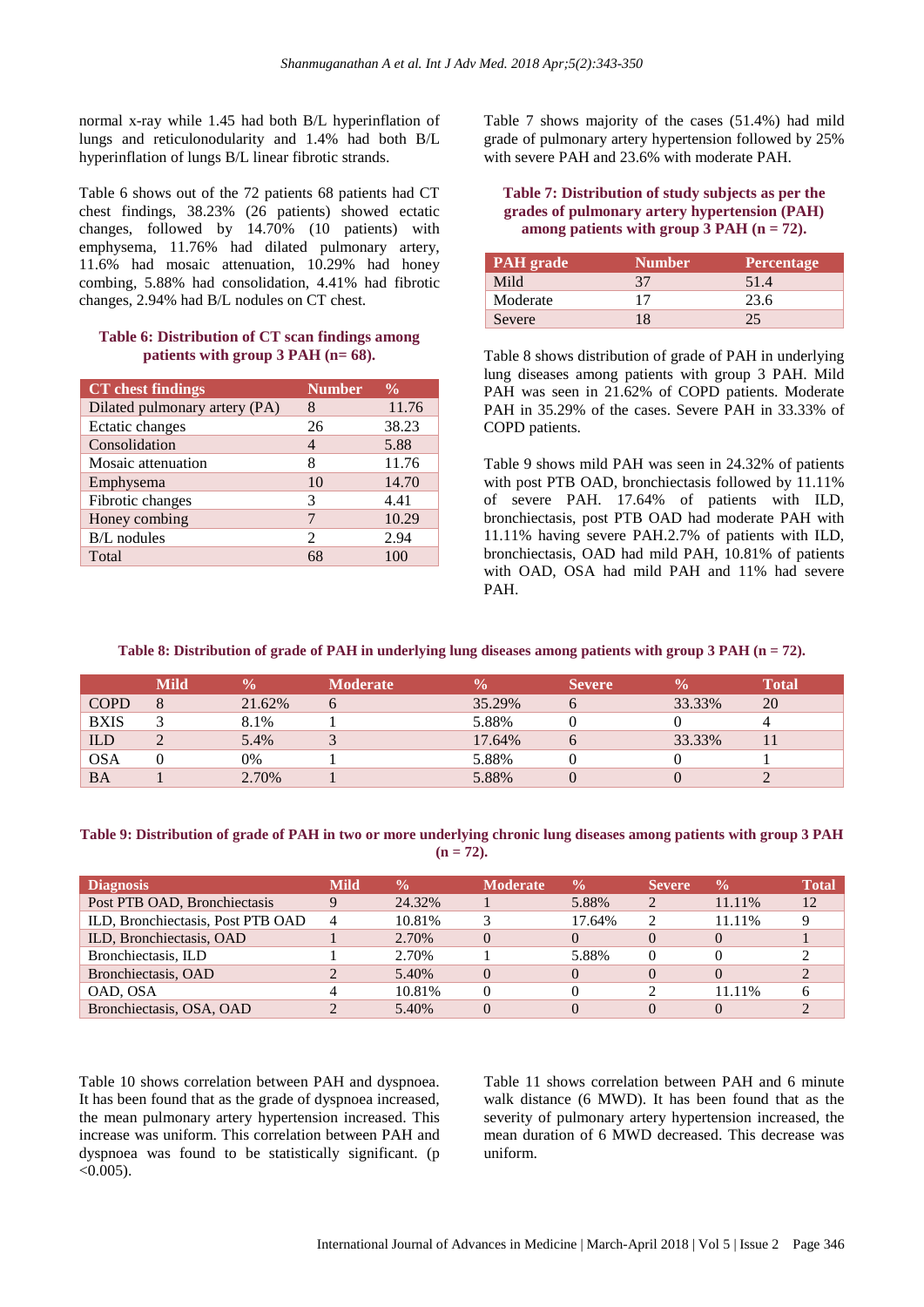The correlation between PAH and 6 MWD was found to be statistically significant ( $p<0.05$ ).

A regression equation was obtained  $y = 75.6546+$ 0.1229) x. Where  $y = PAP$  and  $x=6MWD$ .

#### **Table 10: Correlation between pulmonary artery hypertension and mMRC grade of dyspnoea.**

| <b>Variable</b> |       | <b>Pulmonary artery hypertension</b> |             |           |           | <b>ANOVA</b>          |    |                |         |
|-----------------|-------|--------------------------------------|-------------|-----------|-----------|-----------------------|----|----------------|---------|
|                 | Grade | N                                    | <b>Mean</b> | <b>SD</b> | <b>SE</b> | <b>Sum of squares</b> | Df | <b>F</b> value | P value |
|                 |       |                                      | 44.1        | 10.7      | 3.2       |                       |    | 3.78           | 0.014   |
| Dyspnoea (mmrc) |       | 28                                   | 53.4        | 18.86     | 3.56      | 32520.5               |    |                |         |
|                 |       | 19                                   | 56          | 20.43     | 4.68      |                       |    |                |         |
|                 | 4     | 14                                   | 70.4        | 27.28     | 7.29      |                       |    |                |         |

#### **Table 11: Correlation between PAH and 6 minutes walk distance (6 MWD).**

| Variable   | Grade                  |    | 6 minute walk test (6 MWD) | <b>ANOVA</b> |           |                       |    |                |         |
|------------|------------------------|----|----------------------------|--------------|-----------|-----------------------|----|----------------|---------|
|            |                        | N  | <b>Mean</b>                | <b>SD</b>    | <b>SE</b> | <b>Sum of squares</b> | Df | <b>F</b> value | P value |
| PAH grades | (mild)                 | 37 | 188.4                      | 69.6         | 11.4      |                       |    |                | 0.0002  |
|            | $2 \text{ (moderate)}$ |    | 194.5                      | 67.5         | 16.4      | 246420                |    | 9.34           |         |
|            | 3 (severe)             | 18 | 128.2                      | 29.9         | 16.4      |                       |    |                |         |

Table 12 Shows the correlation between 6MWD and mMRC grade of dyspnoea, where in as the grade of dyspnoea increased the six minute distance walked was less which was statistically significant p<0.005.

**Table 12: Correlation between dyspnoea and 6 minute walk distance (6MWD).**

| <b>Variable</b> |                |     | <b>6 minute walk distance</b> |           |           | <b>ANOVA</b>          |    |                |          |
|-----------------|----------------|-----|-------------------------------|-----------|-----------|-----------------------|----|----------------|----------|
|                 | <b>Grade</b>   | N   | <b>Mean</b>                   | <b>SD</b> | <b>SE</b> | <b>Sum of squares</b> | Df | <b>F</b> value | P value  |
|                 | $\overline{0}$ | 130 | 130                           |           |           |                       |    | 18.32          | < 0.0001 |
|                 |                |     | 234.27                        | 80.4      | 24.2      |                       | 71 |                |          |
| Dyspnoea        | П              | 28  | 204.64                        | 55.87     | 10.5      | 314190                |    |                |          |
|                 | Ш              | 19  | 143.8                         | 37.41     | 8.6       |                       |    |                |          |
|                 | <b>IV</b>      | 14  | 10.3                          | 7.12      | 1.9       |                       |    |                |          |

#### **Table 13: Correlation between PAH and FEV1.**

| <b>Variable</b> | <b>Values</b>          | PAH |             |           |           | <b>ANOVA</b>   |    |               |         |
|-----------------|------------------------|-----|-------------|-----------|-----------|----------------|----|---------------|---------|
|                 |                        | N   | <b>Mean</b> | <b>SD</b> | <b>SE</b> | Sum of squares | Df | <b>F</b> stat | P value |
| FEV1<br>values  |                        | 20  | 61.6        | 18.9      | 4.2       | 32460.9        | 71 | 2.92          | 0.04    |
|                 | $0.1 \text{ to } 0.99$ | 17  | 60.7        | 23.5      | 5.7       |                |    |               |         |
|                 | 1 to 1.99              | 21  | 56          | 24.4      | 5.3       |                |    |               |         |
|                 | 2 > 2                  | 14  | 42.1        | 9.7       | 2.6       |                |    |               |         |

#### **Table 14: Correlation between PAH and FEV1/FVC.**

| <b>Variable</b> | <b>Values</b> | <b>PAH</b> |      |           |           | <b>ANOVA</b>   |    |        |         |
|-----------------|---------------|------------|------|-----------|-----------|----------------|----|--------|---------|
|                 |               | N          | Mean | <b>SD</b> | <b>SE</b> | Sum of squares | Df | F stat | P value |
|                 |               | 20         | 61.6 | 18.9      | 4.2       | 32596          | 71 | . .58  | 0.21    |
| FEV1 values     | $0$ to $0.8$  |            | 60.7 | 23.5      | 5.7       |                |    |        |         |
|                 | > 0.8         | 21         | 56   | 24.4      | 5.3       |                |    |        |         |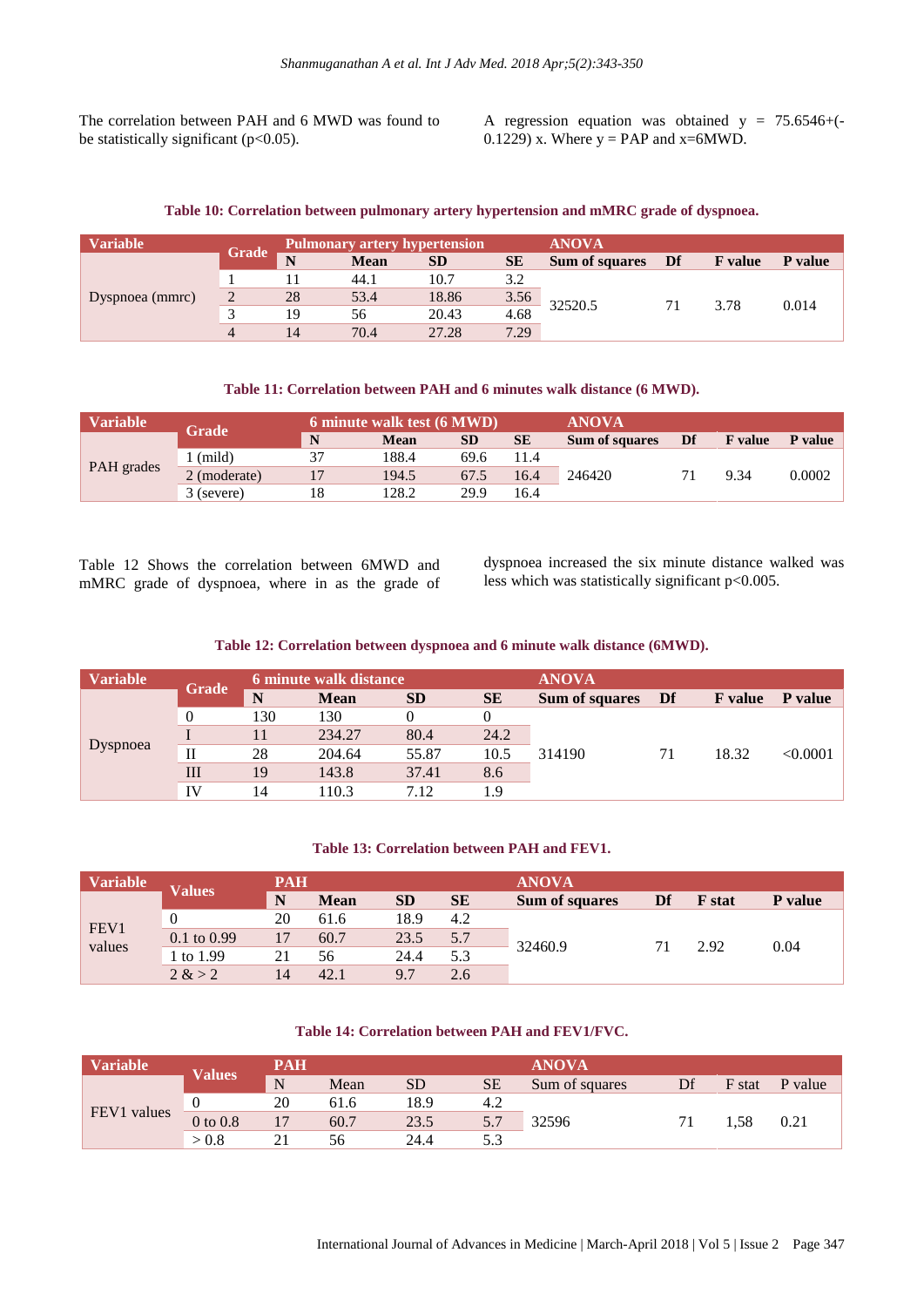Table 13 shows correlation between PAH and FEV1. It has been found that as the severity of PAH increased the value of FEV1 decreased which was statistically significant ( $p<0.05$ ).

Table 14 shows correlation between PAH and FEV1/FVC. It has been found that as the severity of PAH increased the FEV1/FVC ratio decreased. The decrease was uniform. But this was not found to be statistically significant ( $p > 0.05$ ).

## **DISCUSSION**

Out of the 72 patients with Group 3 PAH, majority of the subjects were in the age group of 46-65 years (44.4%) with a mean age of 57.59+13.6 years. According to a study by Andersen CU et al, the mean age was 61+0.9 years in their sample of 212 patients with Group 3 PAH.<sup>12</sup> Neal JE et al found that in their study with 46 patients the mean age was  $61+13$  years.<sup>13</sup> Ozpelit E et al in their study grouped the patients into elderly and young where the mean age among the elderly was 71.5+5.5 years and  $44.5+15.2$  years among the young.<sup>14</sup> In contrast to this Mehrotra R et al showed that in his study the mean age was 35.6±14.3 years in young adults with Group 3 PAH. 15

There was a slight male preponderance (56.9%) in the present study. A study done by Parthiban N et al in patients with PAH males constituted 65.4% of the cases.<sup>16</sup> In contrast Female preponderance (52%) was reported in a study by Andersen CU et al in patients with Group 3 PAH.<sup>12</sup>

Majority of the patients had lung signs in the form of both wheeze and crepts (48.8%) only three patients had bronchial breath sounds. On ECG Majority of the patients had P pulmonale (43.1%) followed by normal ECG in 26.3% of the cases. Only four patients had right ventricular hypertrophy.

In the present study the common cause was COPD (27.7%) followed by ILD in 15.3% of the cases, Bronchiectasis in 5.50%. A combined diagnosis of 48.8% was observed with post PTB OAD, Bronchiectasis being the common cause. According to Elwing J et al, 10-20% of patients with COPD had PAH.<sup>7</sup> Whereas Launay D et al stated from their study that PAH was more common in patients with ILD compared to patients without ILD.<sup>17</sup> Andersen CU et al reported a very high incidence of ILD in 41% of the cases in their study in patients with Group 3 PAH.<sup>12</sup> However out of the 92 patients with bronchiectasis 32.9% had PAH according to a study by Alzeer A et al. 18

Majority had MMRC dyspnoea of grade 2 and grade 3 (65.1%) in the present study. Serap ACAR et al found that in patients with PAH, as per MMRC dyspnoea scale, 54.8% had mild dyspnoea (grade I-II), 22.6% had moderate dyspnoea (grade II-III) and 6.5% had severe dyspnoea (grade IV). $^{19}$  In the study done by Andersen CU et al, Borg scale was used to grade dyspnoea in patients with Group 3 PAH and it was found that a higher score was recorded in patients with severe PAH.<sup>12</sup>

The mean six minute walk distance (SMWD) was 174±7.85 in patients with group 3 PAH, Andersen CU et al found in their study among group 3 PAH that the mean SMWD was  $267\pm78$  in patients with moderate to severe  $PAH.<sup>12</sup>$ 

Out of the 72 patients in the study 52 patients performed PFT under acceptable guidelines, whereas 20 patients were unable to produce acceptable PFT. The mean FEV1 was 1.52±0.094 and mean FEV1/FVC was 0.59±0.16 among patients with group 3 PAH. Majority of the patients showed a restrictive pattern.

The present study shows that 51.4% had mild grade of pulmonary artery hypertension followed by 25% with severe PAH. Andersen CU et al in their study in patients with group 3 PAH observed that mild PAH was present in 14% of the cases, moderate PAH was seen in 8% of the patients and severe PAH was noted in 6% of the cases.<sup>12</sup> In contrast to this a study by Parthiban N et al in patients with PAH showed that 51.9% had moderate PAH while 41.9% had severe PAH.<sup>16</sup>

When correlations were done between PAH and Dyspnoea (mMRC), 6MWD, FEV1, FEV1/FVC, Dyspnoea and 6MWD in patients with Group 3 PAH, it was found that as the mMRC grade of dyspnoea increased, the mean pulmonary artery pressure increased showing that there was a positive correlation between dyspnoea and PAH which was statistically significant. (p  $< 0.05$ ). Chaouat A et al showed similar findings in their study in patients with group 3 PAH where there was a significant positive association between dyspnoea and PAH.<sup>20</sup> Similar findings were noted by Dumetrescu D et al where the grade of dyspnoea increased with increasing severity of PAH.<sup>6</sup>

Patients with group 3 PAH included in this study showed that as the severity of pulmonary artery hypertension increased, the mean duration of 6 MWD decreased indicating a negative correlation between PAH and 6 MWD which was statistically significant  $(p<0.05)$ . Similar finding was given by Leuchte HH et al and Modrykamien AM et al where in 6 minute walk test distance covered by PAH patients was lower when compared to patients without PAH in patients with group 3 PAH.21,22 According to Demir R et al patients with PAH had significantly less 6 minute walk distance and that it can be used a good prognostic indicator to assess PAH pre and post treatment.<sup>8</sup>

It has been found that as the dyspnoea grade increased, the mean duration of 6 minute walk test decreased in the present study. There was a negative correlation between dyspnoea severity and mean duration of 6 minute walk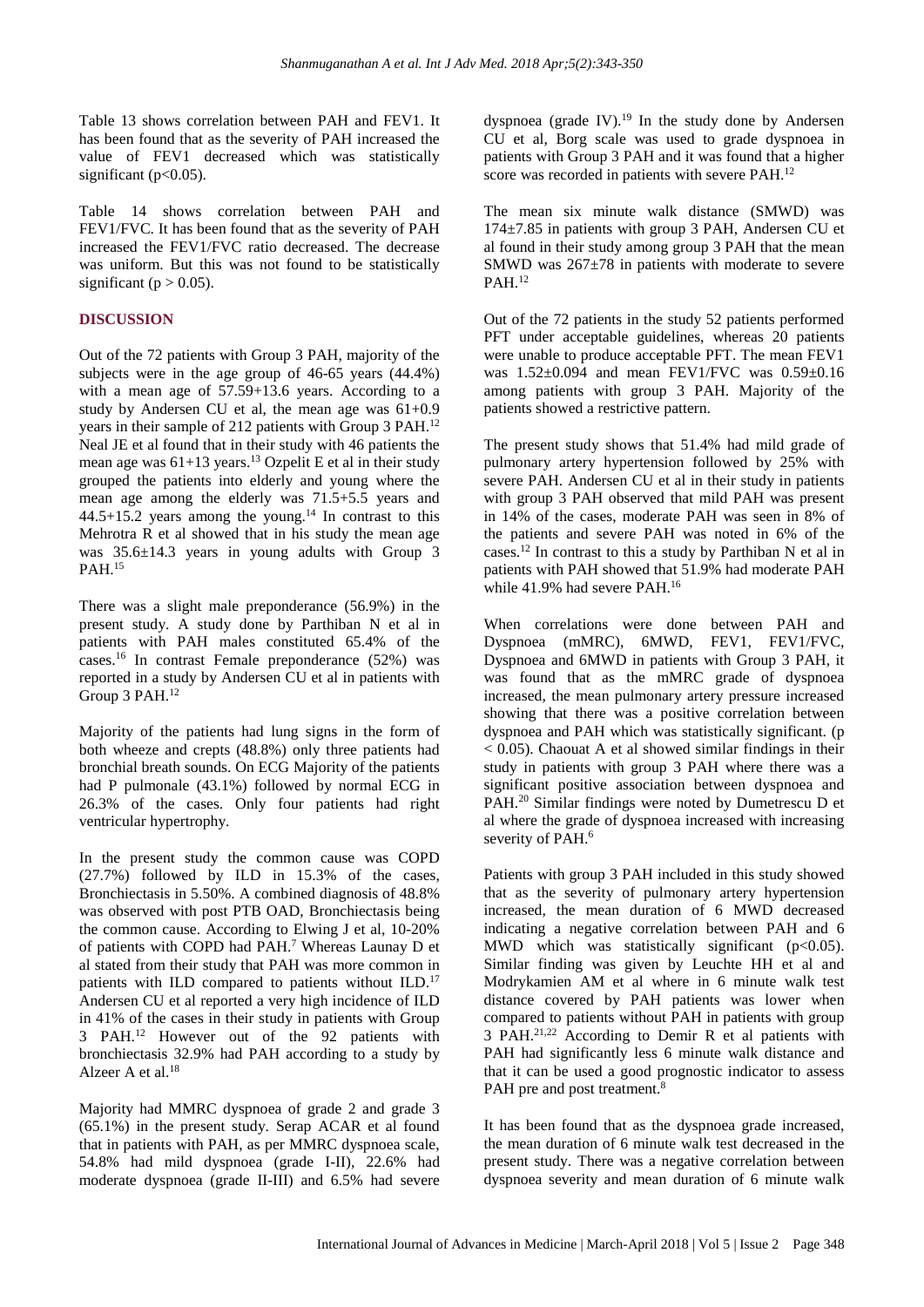test which was statistically significant  $(p<0.05)$ . In a study by Andersen CU et al when the Borg scale for dyspnoea was analyzed with six minute walk distance it was found that less distance was walked with increasing Borg score.<sup>12</sup>

According to the present study there was a negative correlation between PAH and FEV1 which was statistically significant ( $p < 0.05$ ) indicating that as the severity of PAH increased the FEV1% decreased. It was also noted that as the severity of PAH increased the FEV1/FVC ratio decreased thought the decrease was uniform it was not statistically significant (p>0.05). Andersen CU et al observed in their study that FEV1 decreased with increasing PAH (mean  $55±4$ ).<sup>12</sup>

However, a study done by Nathan SD et al showed that their spirometry values were not significantly associated with pulmonary artery pressure.<sup>23</sup> Hence it can be noted that the lung function is not as reliable as the above parameters in assessing the severity of pulmonary hypertension in patients with group 3 PAH.

Therefore, this study shows that out of the 72 patients with Group 3 PAH, 44.4% belong to the age group of 46 -65 years with a mean age of 57.59±13.6 years along with a slight male preponderance. The commonest cause being COPD (27.7%) followed by ILD (15.30%) and bronchiectasis (5.50%) and the combined etiology contributing to 48.8% with post PTB OAD, bronchiectasis being the major cause (16.66%). Majority had mMRC grade 2 and grade 3 and a mean six minute walk distance (6MWD) of 174±7.85. Mild PAH was seen in 51.4%, moderate PAH in 23.6% and severe PAH in 25%. There was a statistically significant positive correlation between grade of PAH and mMRC score (p <0.05) and significant negative correlation between grade of PAH with 6MWD and FEV1 ( $p<0.05$ ).

#### **CONCLUSION**

COPD followed by ILD were the most common etiologies in patients with group 3 PAH. Simple bed side tools like 6MWD and mMRC score for Dyspnoea showed a significant correlation with the presence and severity of PAH.

*Funding: No funding sources Conflict of interest: None declared Ethical approval: The study was approved by the Institutional Review Board*

#### **REFERENCES**

- 1. Hoeper MM, Bogaard HJ, Condliffe R, Frantz R, Frantz R, Khanna D, et al. Definitions and diagnosis of pulmonary hypertension. J Am Coll Cardiol. 2013;62(25 Suppl):D42-50.
- 2. Simonneau G, Gatzoulis MA, Adatia I, Celemajer D, Denton C, Ghofrani A, et al. Updated clinical

classification of pulmonary hypertension. J Am Coll Cardiol. 2013;62(25):D34-D41.

- 3. Klinger JR. Group III pulmonary hypertension: pulmonary hypertension associated with lung disease: epidemiology, pathophysiology, and treatments. Cardiol Clin. 2016;34(3):413-33.
- 4. Behr J, Ryu JH. Pulmonary hypertension in interstitial lung disease. Eur Respir J. 2008;31(6):1357-67
- 5. Kholdani C, Fares WH, Mohsenin V. Pulmonary hypertension in obstructive sleep apnea: is it clinically significant? A critical analysis of the association and pathophysiology. Pulmonary circulation. 2015;5(2):220-7.
- 6. Dumitrescu D, Sitbon O, Weatherald J, Howard LS. Exertional dyspnoea in pulmonary arterial hypertension. Eur Respir Rev. 2017;26(145).
- 7. Elwing J, Panos RJ. Pulmonary hypertension associated with COPD. Int J Chron Obstrct Pulmon Dis. 2008;3(1):55-70.
- 8. Demir R, Küçükoğlu MS. Six-minute walk test in pulmonary arterial hypertension. Anatolian J Cardiol. 2015;15(3):249.
- 9. Jing ZC, Xu XQ, Badesch DB, Jiang X, Wu Y, Liu JM, et al. Pulmonary function testing in patients with pulmonary arterial hypertension. Respiratory Med. 2009;103(8):1136-42.
- 10. Chemla D, Castelain V, Humbert M. New formula for predicting mean pulmonary artery pressure using systolic pulmonary artery pressure. Chest. 2004;126(4):1313-7
- 11. Councils ES. 2015 ESC/ERS Guidelines for the diagnosis and treatment of pulmonary hypertension. European Heart J. 2016;37:67-119.
- 12. Andersen CU, Mellemkjaer S, Hilberg O, Nielsen-Kudsk JE, Simonsen U, Bendstrup E. Pulmonary hypertension in interstitial lung disease: Prevalence, prognosis and 6 min walk test. Respir Med. 2012;106(6):875-82.
- 13. Neal JE, Lee AS, Burger CD. Sub maximal exercise testing may be superior to the 6-min walk test in assessing pulmonary arterial hypertension disease severity. Clin Respir J. 2014;8:404-9.
- 14. Ozpelit E, Akdeniz B, Sezgin D, Sevinc C, Tertemiz KC, Ozpelit ME, et al. Clinical and hemodynamic profiles of elderly patients with pulmonary arterial hypertension: a single center, prospective study. J Geriatr Cardiol. 2017;14(1):20-27.
- 15. Mehrotra R, Bansal M, Kasliwal RR, Trehan N. Epidemiological and clinical profile of pulmonary hypertension: data from an indian registry. J Clin Prev Cardiol. 2012;1:51-7.
- 16. Parthiban N, Selvarajan C, Nambiar R, Iype M. Clinical profile of pulmonary arterial hypertension patients-a tertiary care hospital based study. Sch J App Med Sci. 2017;5(11E):4661-5.
- 17. Launay D, Mouthon L, Hachulla E, Pagnoux C, de Groote P, Remy-Jardin M, et al. Prevalence and characteristics of moderate to severe pulmonary hypertension in systemic sclerosis with and without